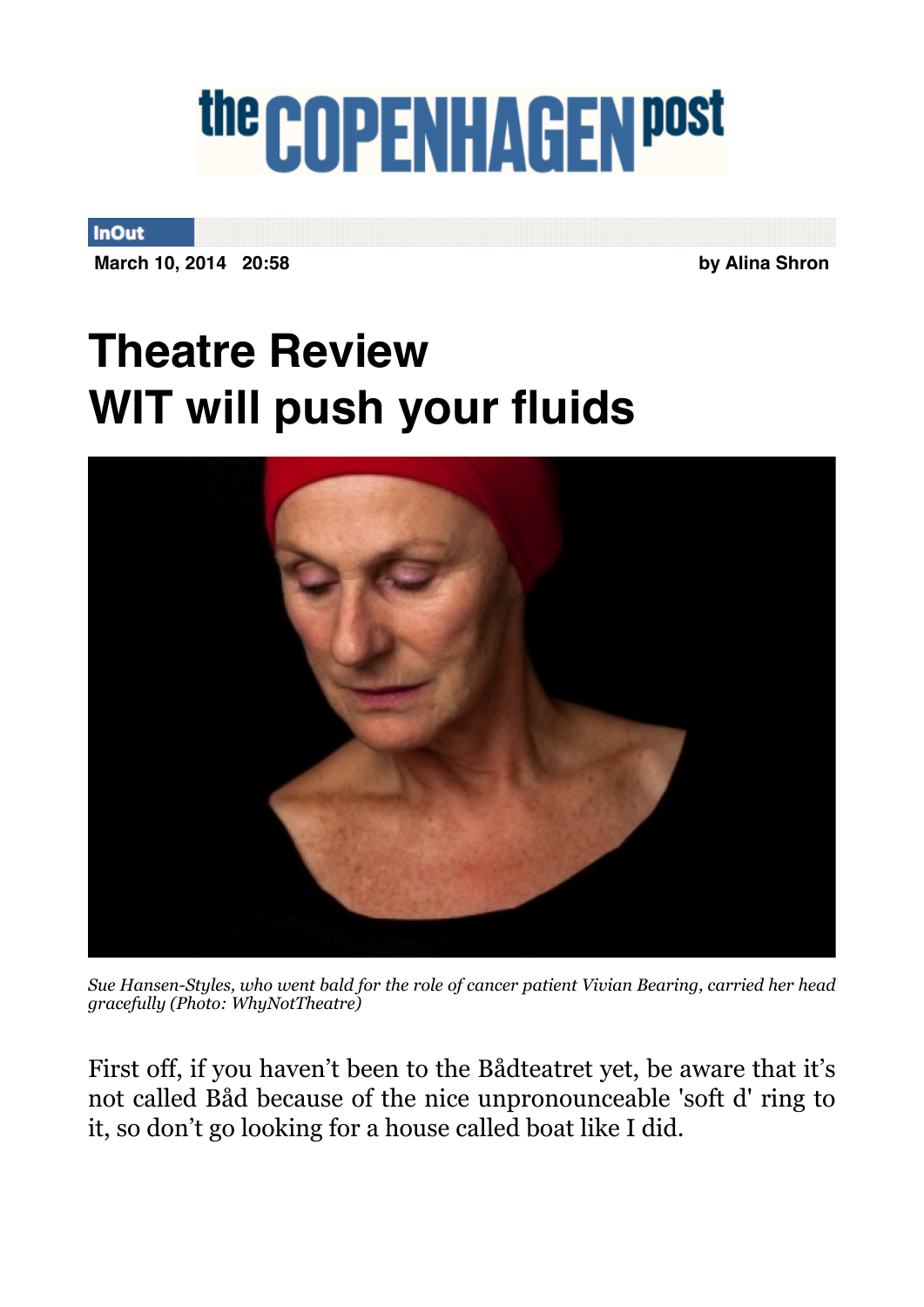Once inside this charming little seafaring device, its nature **is**  unmistakable: the elements have no respect for the high arts, and you can hear the boat move occasionally like a fat man in an old bed rolling over in his sleep. But with more charm.

I can imagine no better setting for 'WIT'. There's no need to overflex my metaphorical muscles to see the similarities between the cold (literally, so leave your coats on) insides of this metallic structure and the dehumanising surroundings of the hospital wing in which Vivian Bearing, a literature professor in the final stage of cancer who is the protagonist of this play, witnesses her life come to an entirely nonfictional end.

While at the same time the intimacy of a theatre on a small boat makes it impossible to avoid the uneasy confrontation with a strong and lonely woman essentially crumbling to pieces, both physically and mentally, in the course of the play, right in front of your eyes.

Bearing is not a very sentimental woman, the occasional bunny story aside. She is tough, so tough that she keeps pushing the fluid and survives eight of the strongest chemotherapy cycles – a delightfully publishable result for Dr Kelekian, though never really meant to cure her.

When the end finally comes, we feel her pain and loneliness and the injustice that here is a medical establishment that serves itself more than its patients. Bearing hasn't been begging for our pity and so we respect her enough to have sympathy instead.

Margaret Edson's play 'WIT' can start to seem somewhat overindulgent at times, especially if you are not yourself a John Donne scholar. But frankly, Sue Hansen-Styles has a directness and forcefulness about her that is simply spell-binding.

In the end, her spirited performance, backed solidly by the supporting cast, enables us to be moved by an entirely predictable ending.